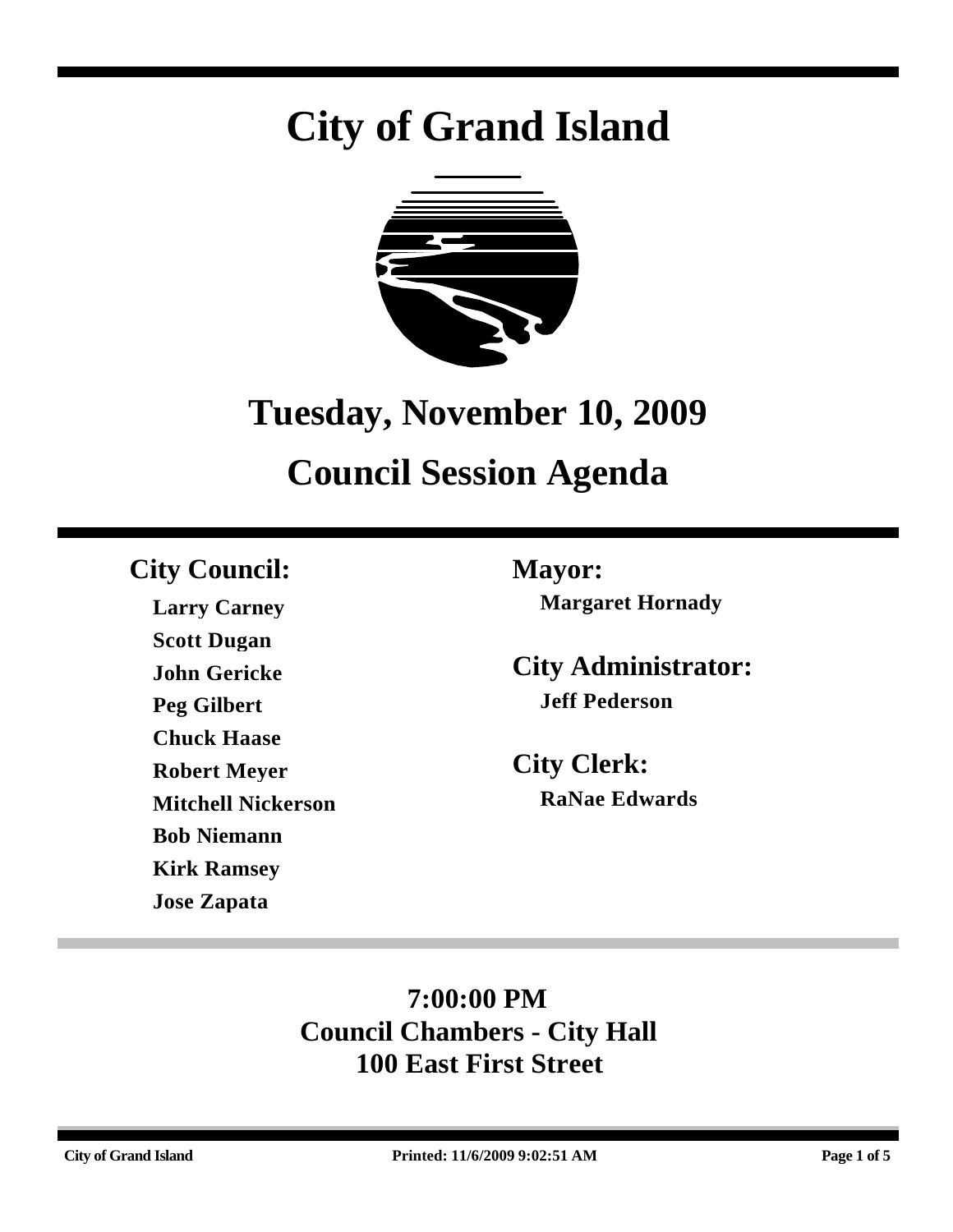#### **Call to Order**

**This is an open meeting of the Grand Island City Council. The City of Grand Island abides by the Open Meetings Act in conducting business. A copy of the Open Meetings Act is displayed in the back of this room as required by state law.**

**The City Council may vote to go into Closed Session on any agenda item as allowed by state law.**

#### **Invocation**

**Pledge of Allegiance**

**Roll Call**

#### **A - SUBMITTAL OF REQUESTS FOR FUTURE ITEMS**

**Individuals who have appropriate items for City Council consideration should complete the Request for Future Agenda Items form located at the Information Booth. If the issue can be handled administratively without Council action, notification will be provided. If the item is scheduled for a meeting or study session, notification of the date will be given.**

#### **B - RESERVE TIME TO SPEAK ON AGENDA ITEMS**

**This is an opportunity for individuals wishing to provide input on any of tonight's agenda items to reserve time to speak. Please come forward, state your name and address, and the Agenda topic on which you will be speaking.**

#### **MAYOR COMMUNICATION**

**This is an opportunity for the Mayor to comment on current events, activities, and issues of interest to the community.**

#### **C - PRESENTATIONS AND PROCLAMATIONS**

**C1 Proclamation "National Adoption Month" November, 2009**

**C2 Presentation of the Law Enforcement Memorial to the City of Grand Island**

#### **E - PUBLIC HEARINGS**

- **E1 Public Hearing on Request from Firehouse Bar, Inc. dba The Firehouse Bar, 418 West 4th Street for an Addition of a Beer Garden to Class "C-86044" Liquor License**
- **E2 Public Hearing on Request from Skagway Discount Dept. Stores, Inc. dba**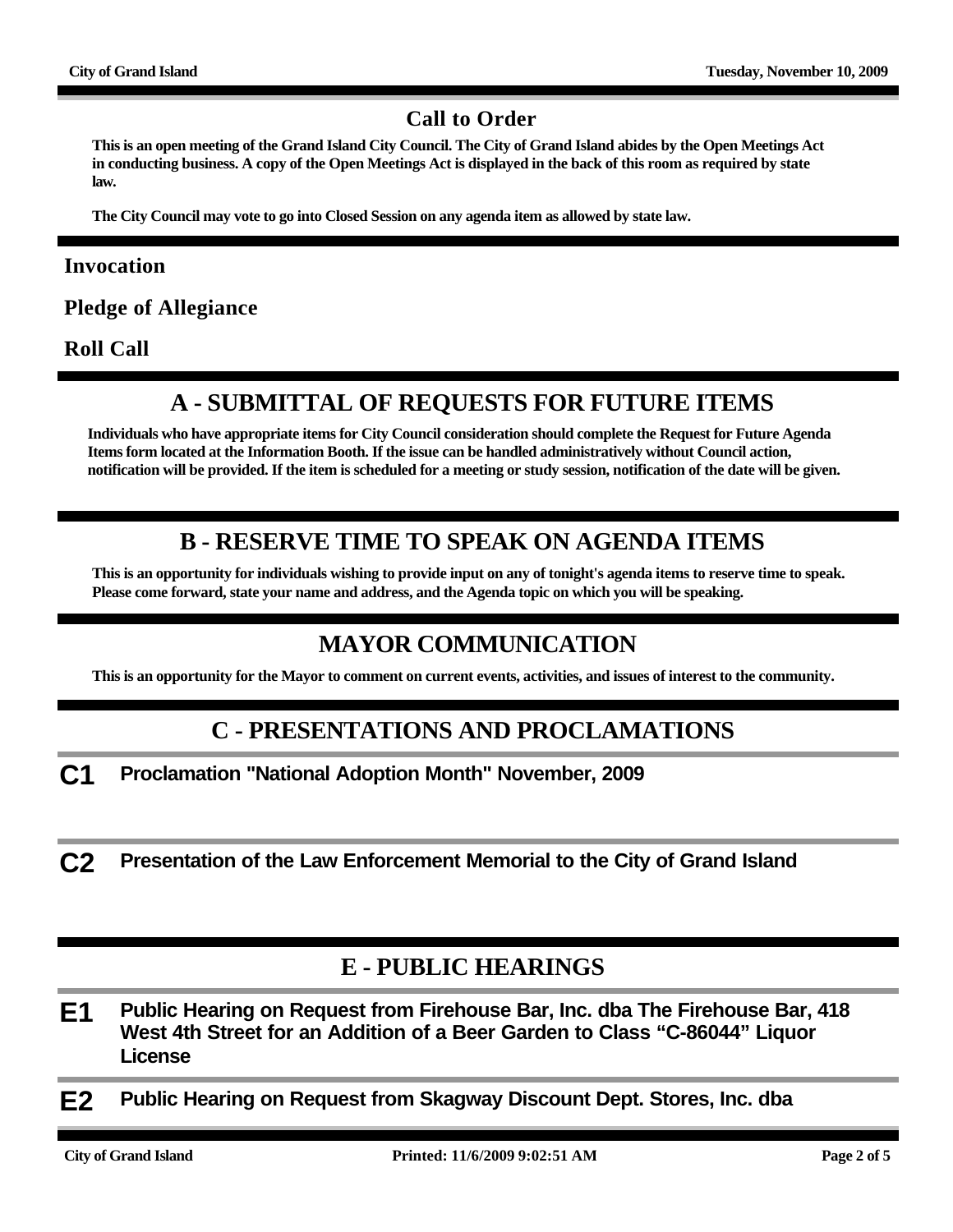**Skagway Discount Dept. Stores, 1607 South Locust Street for a Catering Addition to Class "C-60081" Liquor License**

- **E3 Public Hearing on Request from James Fox dba Husker Hut, 1403 South Eddy Street for a Class "I" Liquor License**
- **E4 Public Hearing on Request from Julio Melesio dba Copas De Oro, 413 West 4th Street for a Class "C" Liquor License**
- **E5 Public Hearing Concerning Acquisition of Utility Easement Hall County Livestock Improvement Association - State Fair Buildings at Fonner Park**

*Are there any items the council would like removed from the consent agenda?*

#### **G - CONSENT AGENDA**

- **G1 Approving Minutes of October 27, 2009 City Council Regular Meeting**
- **G2 Approving Minutes of November 3, 2009 City Council Study Session**
- **G3 #2009-285 Approving Special City Council Meeting on December 29, 2009**
- **G4 #2009-286 Approving Final Plat and Subdivision Agreement for Springdale Third Subdivision**
- **G5 #2009-287 Approving Final Plat and Subdivision Agreement for Hehnke Acres Subdivision**
- **G6 #2009-288 Approving Acquisition of Utility Easement Hall County Livestock Improvement Association - State Fair Buildings at Fonner Park**
- **G7 #2009-289 Approving Construction Agreement with NPPD for St. Libory Substation**